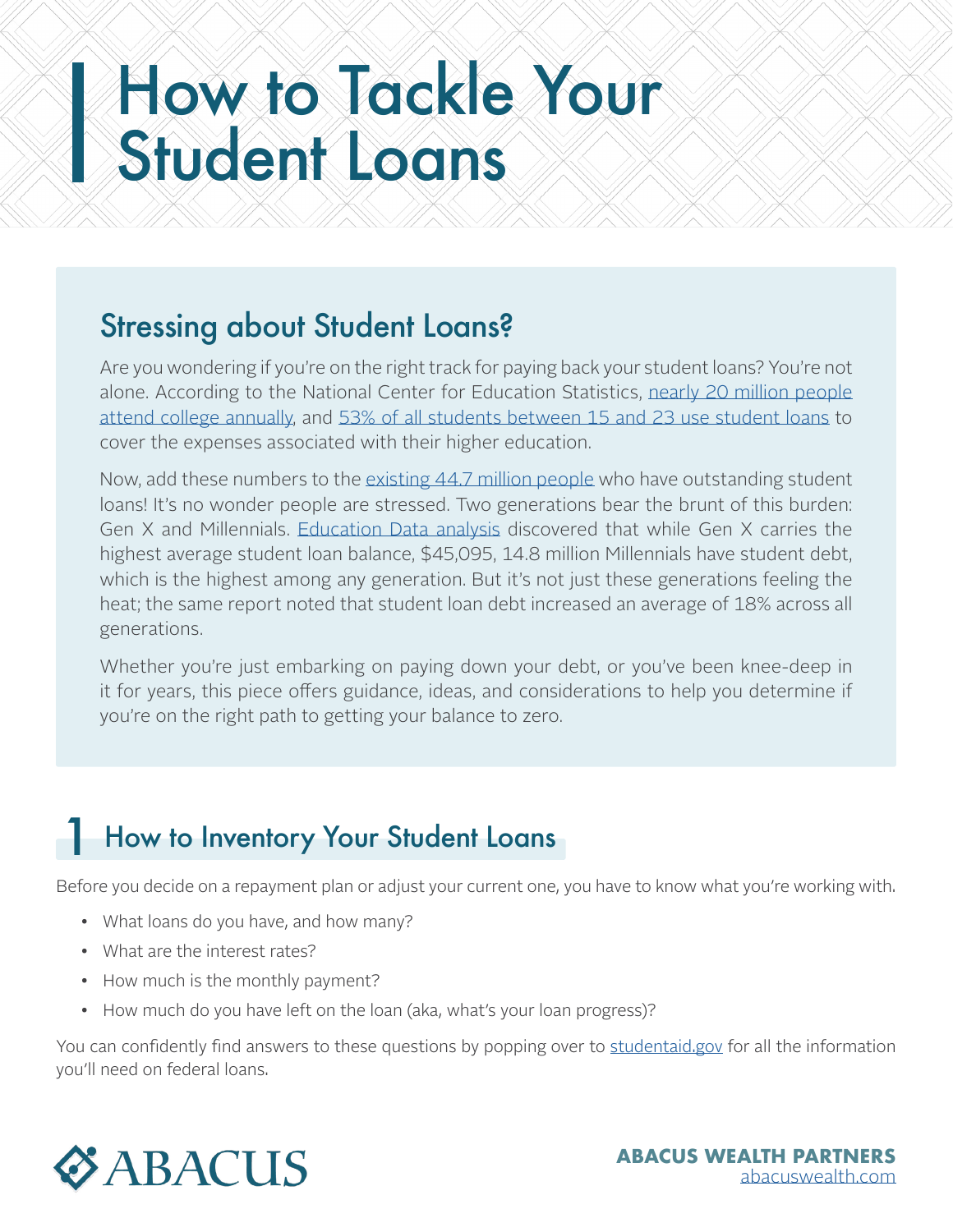### The first step is to log in or create a new account. If you're a new user, you'll need your Social Security number, FSA ID, and updated contact information (email address, phone number, etc.).

Your FSA ID is a username and password to log into the Department of Education's online systems. It serves as your digital signature, and it's something you should keep private — more secure than a diary lock.

Here's a step-by-step guide to making the login process easier:

#### 1. Visit [studentaid.gov](http://studentaid.gov)

2. Click "Log In"

#### 3. Sign in or create an account.

If you have already created an account, you can sign in with your FSA ID and password (the same one you used to fill out your FAFSA). If it's your first time on the site, create a new account.

#### 4. Provide all necessary information.

Your name, date of birth, social security number, FSA ID, etc.

#### 5. Read and accept the terms and conditions.

#### 6. Get to checking out your loans!

Once you're in, click on "My Student Data Download" to download a .txt file full of important details.

Your free Annual Credit Report providse a list for private student loans. You can also contact each of your lenders directly, as they should have that information handy.

Researching your loan balances may not be the most exciting thing you do online today, but knowing them is important to getting you on track to pay them off faster. Now that you know what you have, you can start building a repayment plan that works for you. Read on for some options to consider.

# 2 Options for Student Loan Repayment

Out of the 44.7 million people with student loans, [42.3 carry active balances](https://educationdata.org/how-many-people-have-student-loans#:~:text=Report%20Highlights.,student%20loans%20at%20some%20point.) on federal ones. Needless to say, federal student loans are popular. They also have the most flexible repayment options, so the programs we're going to cover here only apply to federal student loans.

*Note: Each program has its own guidelines and requirements (or minimums) that you need to meet. Some of the more common options are presented here.*

#### Standard Repayment Plan

The good news here is all borrowers with federal loans are eligible for this plan. You'll have fixed monthly payments structured to make sure you pay your loans off in 10 years (30 if you consolidate). The standard repayment plan offers the shortest timeline, so you'll end up paying the least amount of interest — an important win!

## **ABACUS WEALTH PARTNERS** [abacuswealth.com](http://www.abacuswealth.com)

How to Tackle Your

Student Loans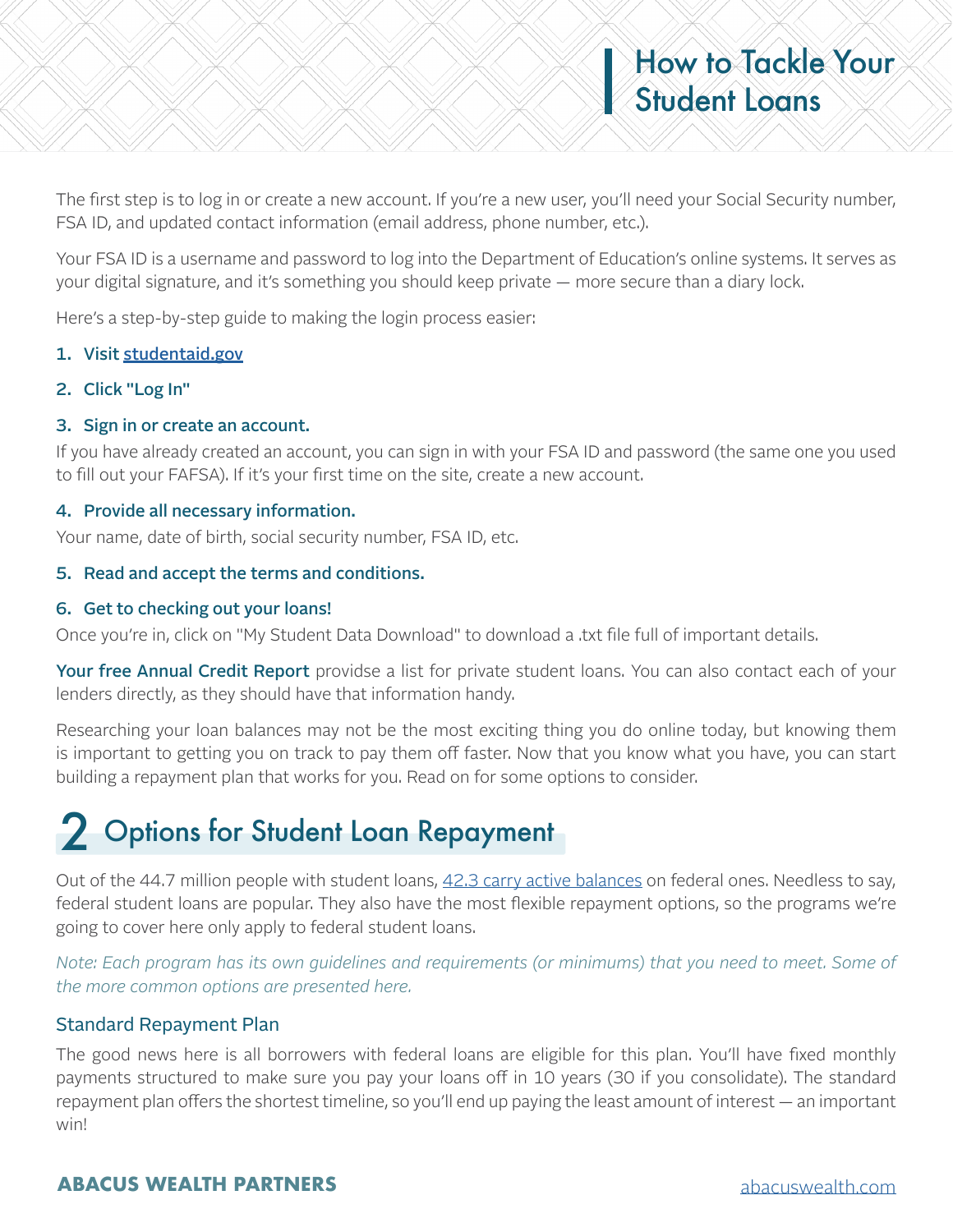### Graduated Repayment Plan

Again, all borrowers are eligible for this plan. It has the same 10-year timeline, but payments are structured a bit differently. You'll have lower payments to start, and they will increase every few years. Since you pay less on the principal initially, you'll likely pay more interest with this option than the standard repayment plan.

*Note: These two are solid options if your income is reasonable in relation to your loan balance. The below options are all meant to make your loan payments more affordable.*

### Extended Repayment Plan

First, your loan balance must exceed \$30,000 — the average debt per student is \$39,351. You can either select fixed or graduated monthly payments in amounts that ensure you pay off the loan within 25 years.

#### Income-Based Repayment Plans (IBR)

The rules for this plan changed on July 1, 2014, so borrowers who enrolled either before or on/after that date will follow different rules. For the latter group, payments are capped at 10% of discretionary income for 20 years. That limit increases to 15% and 25 years for those who enrolled before July 1, 2014.

### Income-Contingent Repayment Plan (ICR)

You'll either pay the lesser of 20% of your discretionary income or what you would pay on a fixed 12-year payment plan, whichever is lower. ICR Plans are 25-year terms.

#### Pay As You Earn Repayment Plan (PAYE)

Your monthly loan payments will be capped at 10% of your discretionary income for 20 years.

#### Revised Pay As You Earn Repayment Plan (REPAYE)

This plan also caps payments to 10% of your income, but the repayment term depends on whether you took the loans out for graduate or undergraduate study. For undergraduate work, it's a 20-year term and jumps to 25 for graduate/professional work.

*Note: These income-related payment options can help ease cash flow strain for individuals who qualify, but be aware this will stretch out the amount of time you're paying back your loan and may increase the overall interest you'll pay.*

#### Public Service Loan Forgiveness

PSLF plans are for employees in the public sector who have federal student loans (think government jobs or positions with nonprofits). You have to meet the employment requirements and make qualifying loan payments for 10 years — and then the remaining student loan balances are forgiven.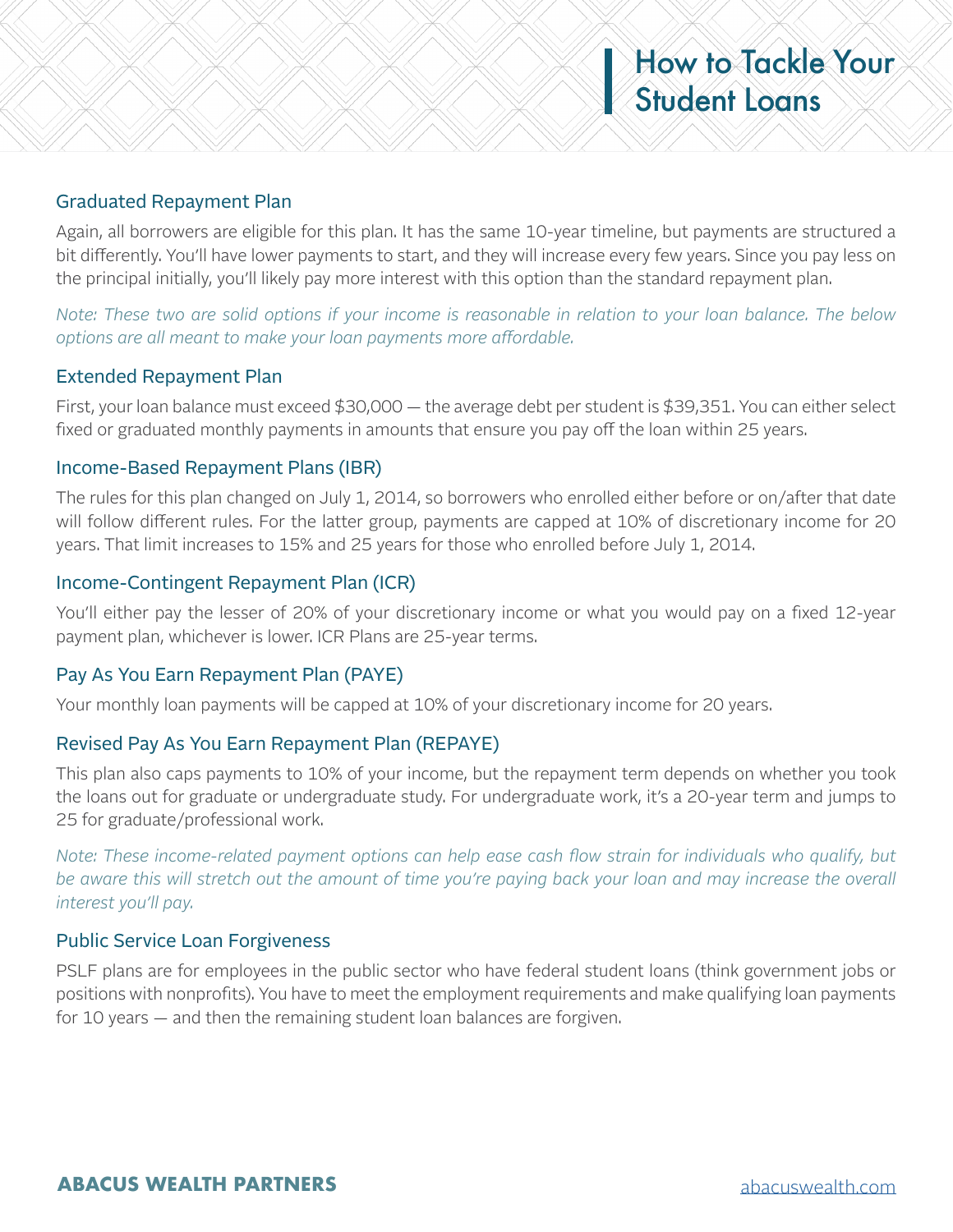# 3 How to Start Paying Down Your Student Loans

At this point, you know how much debt you have and different avenues for repayment — now it's time to build a plan and start paying off your debt.

# **Smart Strategies to Pay Off Student Loans**

# Saving vs. Paying Off Debt

Chances are, you know saving money is just as important as paying off your debt. But how do you know how much to save? Or what you should be saving for? Or how to save and pay off your debt? It can be difficult to prioritize, especially with tens of thousands of student loans on your shoulders.

Before you get overwhelmed with interest rates and savings, start by creating a small cash cushion. Aim for \$1,000 to start. Putting a small emergency fund at the top of your financial to-do list can help you get through unexpected situations (unemployment, medical bills, etc.) without pushing you further into debt.

An often-cited issue with student loans is that the debt keeps people from reaching their larger financial goals like buying a house, traveling, getting a car, opening a business, saving for retirement, and more. It's critical to strike the right balance between keeping up with your debt and not forgetting about your goals on the back burner.

Take some time to think about your financial goals in the big picture. The standard repayment period on student loans is 10 years — you probably don't want to wait that long to save for a house or wedding.

If that's the case, you need to find a way to balance paying off your student loans with saving. To help, you can re-evaluate your budget to see if you can cut any costs or lessen some expenses. Be critical about what's truly a need and what falls under the "wants" category. Redirecting some "want"s to your monthly student loan payment, emergency fund, wedding fund, etc., is a much more intentional way to use your resources.

If you have multiple goals alongside paying down student debt, you can also start earning extra money to fund those savings with a separate income stream. This allows you to make progress in a number of areas instead of being limited to just one financial priority.

We know what you're thinking — yes, you can and deserve to earn more money! Start by negotiating for what you're worth at your current job. You could also consider positions with better pay and potential loan repayment benefits (yes, that's a thing). If you're a real go-getter and want to monetize your talents, you can start a side-gig in your free time to earn a little extra.

## What Are Your Interest Rates?

Your interest rate is a percentage charged when you borrow money. The higher your interest rate, the more money you're paying to borrow. Additionally, the longer your repayment term (again, the standard is 10 years for student loans), the more you'll end up paying over the life of the loan.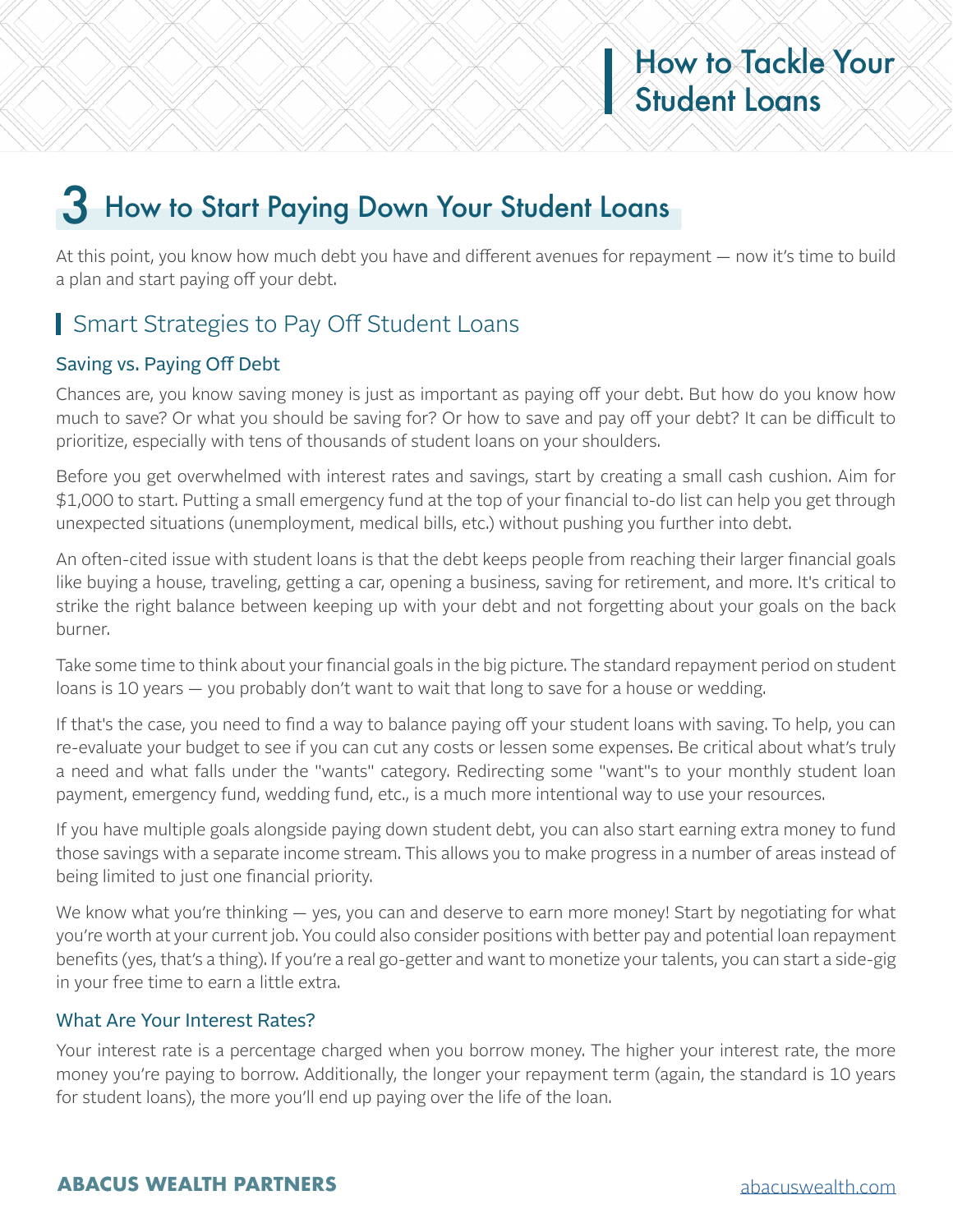Some people find that paying the minimum amount each month works great if your interest rate is 2.2% or lower. Why? In this case, saving and investing in tandem will get you a better return on your money (assuming you actually save it, not spend it on a night out).

If your interest rates are on the higher end — around 5% or more — you might want to prioritize paying them off before more serious investing. The golden rule of student loan repayment is, you don't want to pay more money toward interest if you don't have to.

## Making Extra Payments

Remember that fantastic raise you're going to negotiate or the side-gig you've dedicated your Saturdays to? Here's where all that extra money can come into play.

You don't just have to make the minimum monthly payments on your loan — you can pay extra (just make sure it goes toward the principal, not the interest).

The more you can pay toward your student loans, the less you'll pay toward interest, allowing you to chip away at the principal balance of your loan.

You don't necessarily have to pay extra all the time, or only during your regular payment. Pay more when you can, even if it's just once or twice a year.

# Options Available if You Can't Afford Payments

There are several thousand graduates out there with six figures in student loan debt and no way to repay it. If you're stressing about affording your student loan payments, there are a few options to consider.

If you have federal loans, many flexible income-based repayment options are available to you (see above). Call your loan servicer and explain your situation. They might be able to recommend a specific repayment plan to look into.

Federal Student Aid has a guide on what repayment plans are available and what it takes to qualify for them. Additionally, you may qualify for deferment or forbearance if you're experiencing financial hardship.

If you're struggling to make payments on your loans, you may be eligible for deferment, which is a temporary period where you don't have to make payments, and interest doesn't accrue on subsidized loans. Interest does accrue on unsubsidized loans.

Forbearance is similar to deferment, except interest continues accruing on all of your loans during the time you don't have to make payments. Not having to make payments gives you a chance to get back on your feet and to begin managing your cash flow more efficiently.

Getting your loans forgiven, discharged, or canceled is possible, but only in select circumstances. (Again, see Federal Student Aid for an overview of those circumstances.) These options mean you no longer owe anything on your student loans.

# **ABACUS WEALTH PARTNERS** [abacuswealth.com](http://www.abacuswealth.com)

How to Tackle Your

Student Loans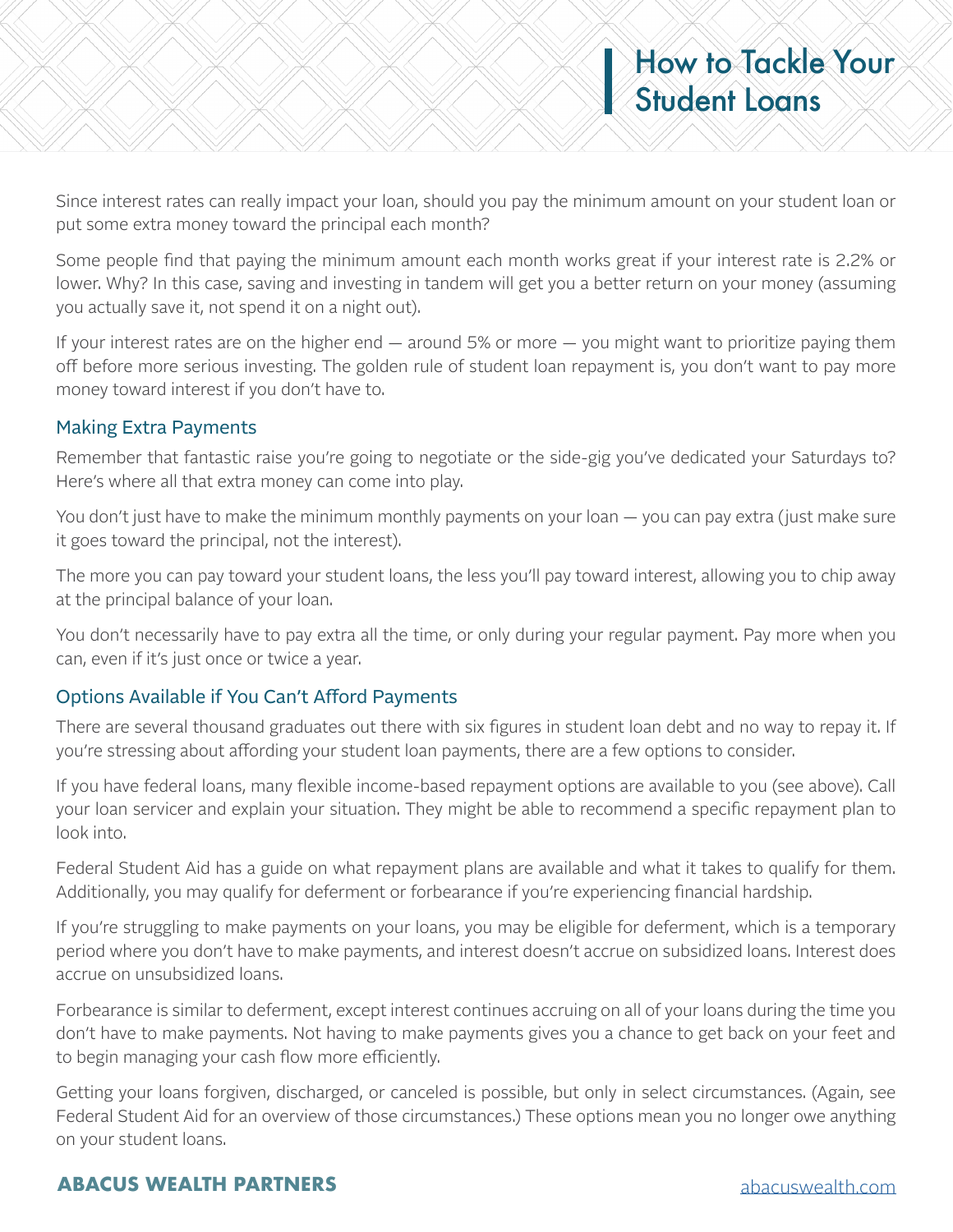What if you have private loans? They don't come with the variety of repayment plans federal loans do, but many lenders are willing to work with borrowers by granting them forbearance periods. If you need help, pick up the phone and call your loan servicer to see what they can do for you.

Refinancing or consolidating are two options to look into as well. The purpose of refinancing your student loans is to improve your terms (to lower your interest rate, for example). The purpose of consolidating your loans is to make it easier to pay them. If you owe money to seven different lenders, consolidating them rolls them all into one easy payment. You can do both with federal loans, too. But be careful consolidating federal loans, as doing so could disqualify you from different repayment plans and loan forgiveness tracks.

# 7 Steps to Paying Down Student Loans

Now that you're armed with some essential knowledge on student loans, it's time to talk about how to get rid of them — for good.

#### 1. Look at Your Entire Financial Situation

Do you have any other debt? What's your salary? How much can you afford to pay toward your student loans? These are things you need to get clear on to formulate a plan of attack on your loans.

#### 2. Start Budgeting and Tracking Your Expenses

You need to know what money is coming in, where your money is going, and how you're using it. This is especially true if you find you don't have enough money to last you a month.

#### 3. Evaluate Your Expenses

After you've established your budget and have an idea of how much you've been spending (and where), go back and evaluate your expenses. Question how much value you're getting out of the things on your list. If paying down your student loans is your top priority, you need to make room for extra payments in your budget.

#### 4. Focus on Earning More Money

If you've cut back on all your expenses and are still struggling to make payments or find room in your budget for basic needs, try earning more money. You can work overtime at your job, take on additional shifts, or get a second job.

### 5. Trouble Finding Employment

Many are making their own jobs based on their hobbies or skills. Do you enjoy pet-sitting, babysitting, crafting, consulting, freelancing, or organizing? Advertise your services and get the word out!

### 6. Have a Plan and Follow It

Paying off your student loans will be a long journey. It's important to have a plan to refer back to when times get tough. Choose exactly how you're going to pay off your debt. Pick one loan out from the rest and singularly focus on paying it down while paying the minimum on the rest. This one loan might be the loan with the highest interest rate, the lowest balance, or one you just want to see gone.

## 7. Stay Hopeful

Remember, paying off debt can be a difficult journey filled with ups and downs. It's important to build a support system and stay hopeful when you hit a roadblock. Surround yourself with friends who can relate to what you're going through, and stick with people who help you achieve your goals.

By following these seven steps, you'll be on a clearer path to paying down your student loans. Don't get discouraged; there are plenty of options available to you if you're experiencing difficulty paying your loans back. The worst thing you can do is not make any payments. Always reach out to your loan servicer to see if they can help you out.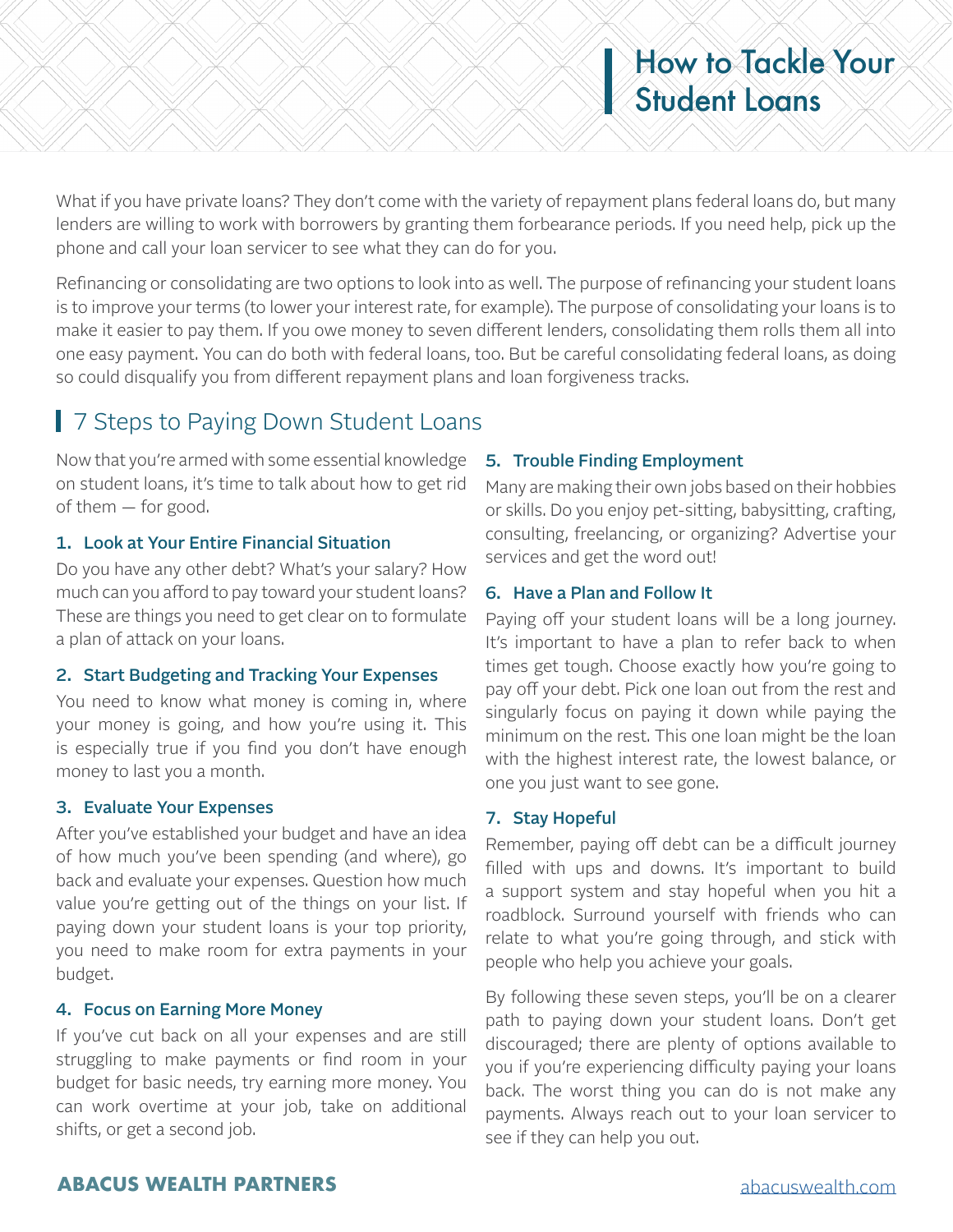# 4 Sample Letter to Loan Servicer Regarding Overpayment

So we've talked a lot about the opportunity to pay extra toward your loan balance each month, but how do you go about initiating that conversation with a loan provider?

Here's a sample letter to help.

*I am writing to provide you instructions on how to apply payments when I send an amount greater than the minimum amount due. Please apply payments as follows:* 

- *1. After applying the minimum amount due for each loan, any additional amount should be applied to the loan that is accruing the highest interest rate.*
- *2. If there are multiple loans with the same interest rate, please apply the additional amount to the loan with the lowest outstanding principal balance.*
- *3. If any additional amount above the minimum amount due ends up paying off an individual loan, please then apply any remaining part of my payment to the loan with the next highest interest rate.*

*If any third party makes payments to my account on my behalf, you should use the instructions outlined above.*

*Please retain these instructions. Please apply these instructions to all future overpayments. Please confirm that these payments will be processed as specified.*

*Thank you for your cooperation.*

It's as simple as that! The key is to keep everything — yes, everything — in writing. That way, if there's ever an issue or question in the future, you can point to something concrete (with a time-stamp).